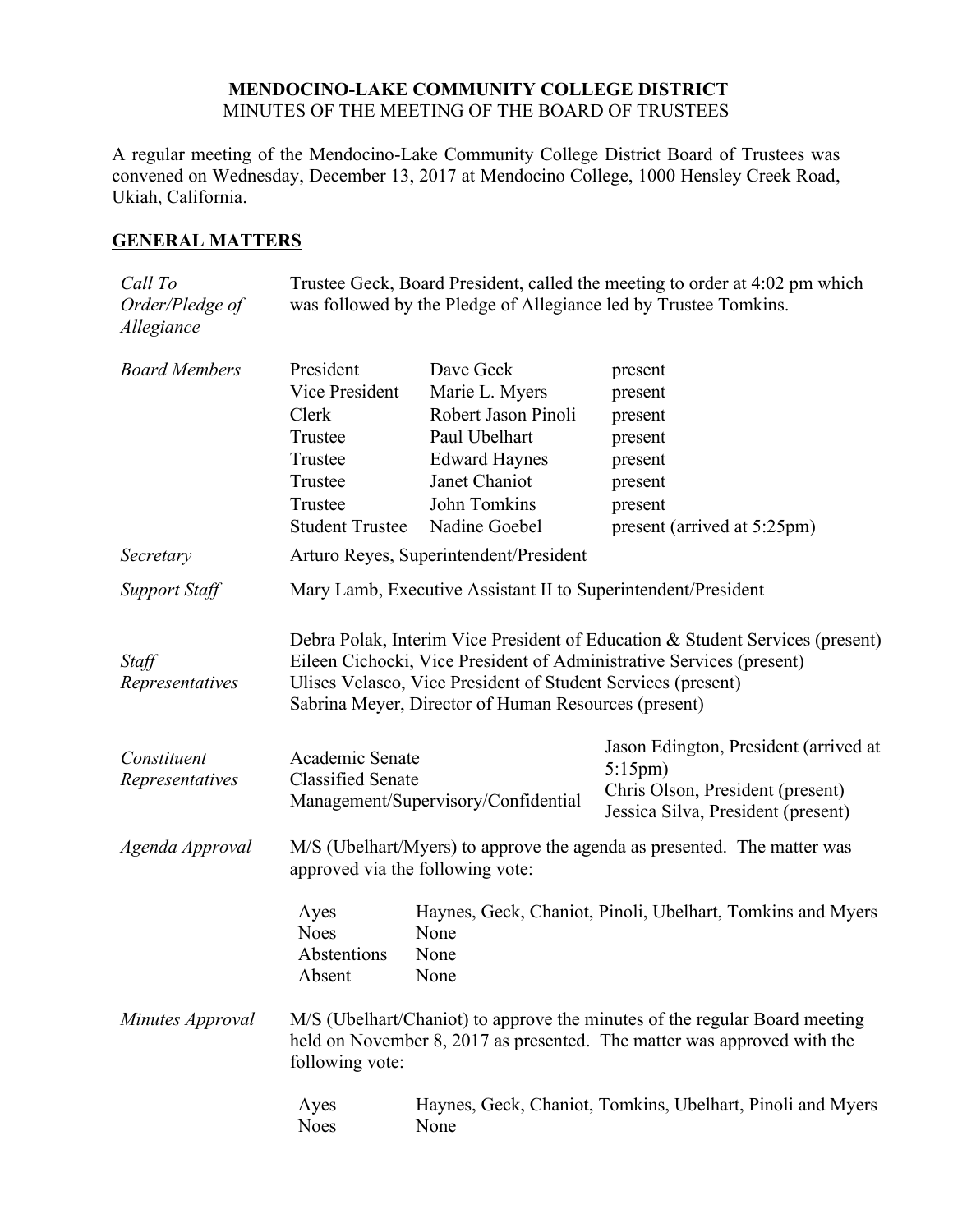|                                                       | Abstentions<br>Absent                                                                                                                                                                               | None<br>None                                                                                                                                             |  |
|-------------------------------------------------------|-----------------------------------------------------------------------------------------------------------------------------------------------------------------------------------------------------|----------------------------------------------------------------------------------------------------------------------------------------------------------|--|
| <b>Public Comments</b><br>on Closed Session<br>Items  | session.                                                                                                                                                                                            | There were no comments from the public on items to be discussed in closed                                                                                |  |
|                                                       | <b>CLOSED SESSION</b>                                                                                                                                                                               | The Board adjourned to Closed Session at 4:04 PM with Board President Geck<br>stating items 2.1, 2.2 and 2.3 will be discussed in closed session.        |  |
| Report of Action<br>Taken in Closed<br><b>Session</b> | <b>OPEN SESSION</b>                                                                                                                                                                                 | The Board returned to open session at 4:55 PM with Board President Geck<br>reporting the following action taken in closed session:                       |  |
|                                                       | The Governing Board in closed session voted to issue a Notice of Rejection of<br>Claim by Donna Marks against the Mendocino-Lake Community College<br>District for damages with the following vote: |                                                                                                                                                          |  |
|                                                       | Ayes                                                                                                                                                                                                | Tomkins, Geck, Ubelhart, Haynes, Chaniot, Myers and<br>Pinoli                                                                                            |  |
|                                                       | <b>Noes</b>                                                                                                                                                                                         | None                                                                                                                                                     |  |
|                                                       | Abstentions                                                                                                                                                                                         | None                                                                                                                                                     |  |
|                                                       | Absent                                                                                                                                                                                              | None                                                                                                                                                     |  |
| Public Comments $-$<br>Time Certain $-5:30$<br>PM     |                                                                                                                                                                                                     | • There were no comments made by members of the public.                                                                                                  |  |
|                                                       |                                                                                                                                                                                                     | ANNUAL ORGANIZATIONAL MEETING                                                                                                                            |  |
| Election of Officers                                  | The order of election was for the offices of President, Vice President and Clerk.<br>The floor was opened for nominations for the 2018 year followed by the<br>following motions and voting:        |                                                                                                                                                          |  |
|                                                       |                                                                                                                                                                                                     | M/S (Tomkins/Chaniot) to elect Trustee Geck as President of the Board of<br>Trustees for the 2018 year. The matter was approved with the following vote: |  |

| Ayes        | Tomkins, Geck, Ubelhart, Haynes, Chaniot, Myers and |
|-------------|-----------------------------------------------------|
|             | Pinoli                                              |
| <b>Noes</b> | None                                                |
| Abstentions | None                                                |
| Absent      | None                                                |

Trustee Geck assumed his role as Board President.

M/S (Chaniot/Ubelhart) to elect Trustee Myers as Vice President of the Board of Trustees for the 2018 year. The matter was approved with the following vote:

Ayes Tomkins, Geck, Ubelhart, Haynes, Chaniot, Myers and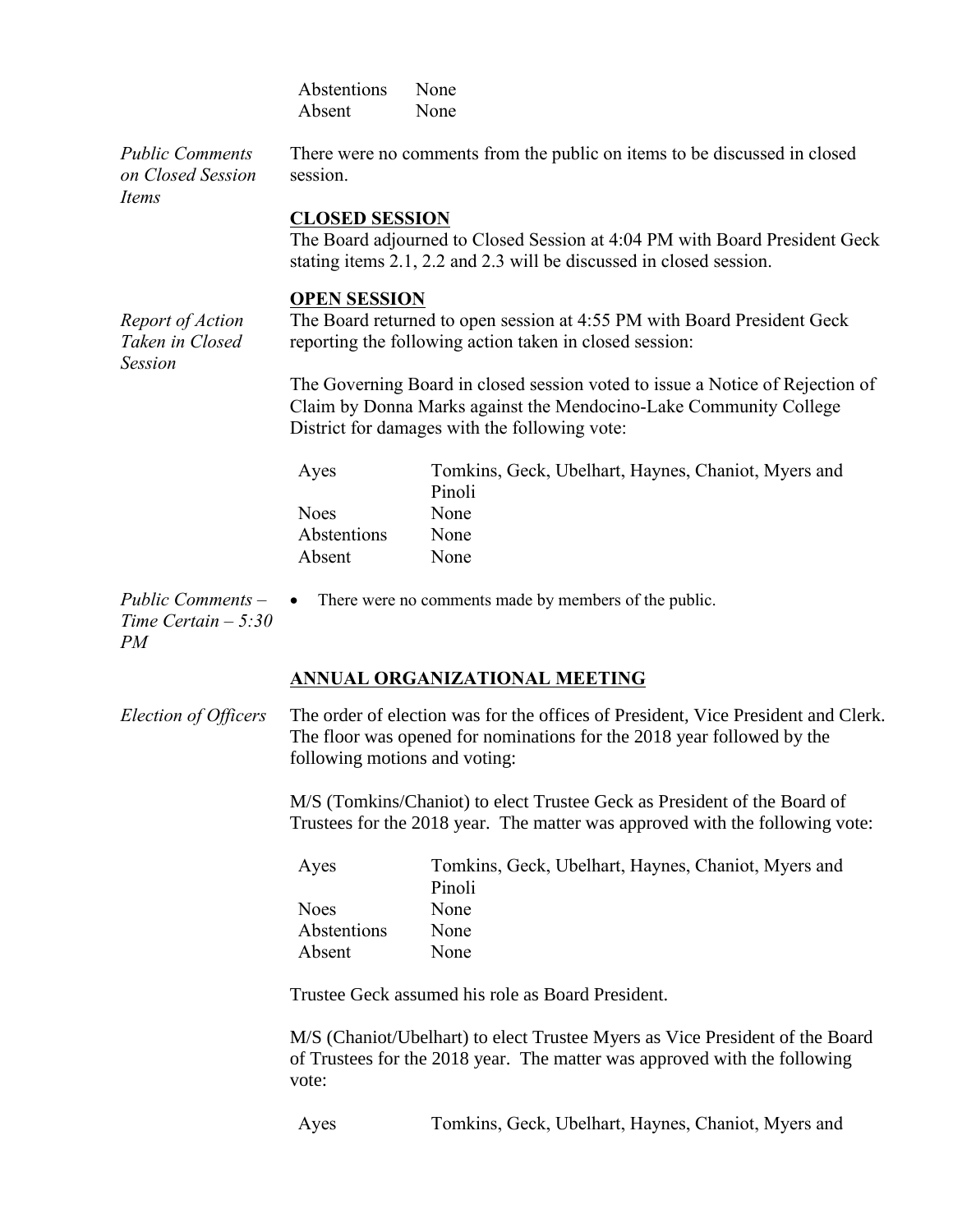|                                 | <b>Noes</b><br>Abstentions<br>Absent                                                                                                                  | Pinoli<br>None<br>None<br>None                                |                                          |                                                                                                                                                                                                                                                                                                                            |  |
|---------------------------------|-------------------------------------------------------------------------------------------------------------------------------------------------------|---------------------------------------------------------------|------------------------------------------|----------------------------------------------------------------------------------------------------------------------------------------------------------------------------------------------------------------------------------------------------------------------------------------------------------------------------|--|
|                                 | M/S (Ubelhart/Myers) to elect Trustee Pinoli as Clerk of the Board of Trustees<br>for the 2018 year. The matter was approved with the following vote: |                                                               |                                          |                                                                                                                                                                                                                                                                                                                            |  |
|                                 | Ayes                                                                                                                                                  | Pinoli                                                        |                                          | Tomkins, Geck, Ubelhart, Haynes, Chaniot, Myers and                                                                                                                                                                                                                                                                        |  |
|                                 | <b>Noes</b>                                                                                                                                           | None                                                          |                                          |                                                                                                                                                                                                                                                                                                                            |  |
|                                 | Abstentions                                                                                                                                           | None                                                          |                                          |                                                                                                                                                                                                                                                                                                                            |  |
|                                 | Absent                                                                                                                                                | None                                                          |                                          |                                                                                                                                                                                                                                                                                                                            |  |
| 2018 Meeting Dates<br>and Times | The proposed meeting dates for 2018 were presented as follows:                                                                                        |                                                               |                                          |                                                                                                                                                                                                                                                                                                                            |  |
|                                 | January – no meeting                                                                                                                                  |                                                               | February 21                              | March 14                                                                                                                                                                                                                                                                                                                   |  |
|                                 | April 11                                                                                                                                              |                                                               | May 9                                    | June 13                                                                                                                                                                                                                                                                                                                    |  |
|                                 | $July - no meeting$                                                                                                                                   |                                                               | August 15                                | September 12                                                                                                                                                                                                                                                                                                               |  |
|                                 | October 10                                                                                                                                            |                                                               | November 14                              | December 12                                                                                                                                                                                                                                                                                                                |  |
|                                 |                                                                                                                                                       |                                                               |                                          |                                                                                                                                                                                                                                                                                                                            |  |
|                                 |                                                                                                                                                       |                                                               |                                          | (organizational meeting)                                                                                                                                                                                                                                                                                                   |  |
|                                 |                                                                                                                                                       |                                                               | scheduling of these additional meetings. | The April meeting would be held at the North County Center, the June meeting<br>at the Lake Center and the September meeting at the Coast Center. Workshops<br>Workshops and study sessions are not reflected in this schedule. Board<br>members will provide a list of dates that will work for their schedules to enable |  |
|                                 | M/S (Pinoli/Myers) to approve the 2018 dates as presented and discussed. The<br>motion was approved with the following vote:                          |                                                               |                                          |                                                                                                                                                                                                                                                                                                                            |  |
|                                 | Ayes                                                                                                                                                  | Tomkins, Geck, Ubelhart, Haynes, Chaniot, Myers and<br>Pinoli |                                          |                                                                                                                                                                                                                                                                                                                            |  |
|                                 | <b>Noes</b>                                                                                                                                           | None                                                          |                                          |                                                                                                                                                                                                                                                                                                                            |  |
|                                 | Abstentions                                                                                                                                           | None                                                          |                                          |                                                                                                                                                                                                                                                                                                                            |  |
|                                 |                                                                                                                                                       |                                                               |                                          |                                                                                                                                                                                                                                                                                                                            |  |
|                                 | Absent                                                                                                                                                | None                                                          |                                          |                                                                                                                                                                                                                                                                                                                            |  |
|                                 | PRESIDENT AND ADMINISTRATION REPORT<br>A written report was presented by Superintendent/President Reyes.                                              |                                                               |                                          |                                                                                                                                                                                                                                                                                                                            |  |
|                                 | In addition to the information in his report, Superintendent/President Reyes also<br>shared information on newly proposed programs.                   |                                                               |                                          |                                                                                                                                                                                                                                                                                                                            |  |
|                                 | <b>CONSENT AGENDA</b>                                                                                                                                 |                                                               |                                          | M/S (Tomkins/Myers) RESOLVED, That the Mendocino-Lake Community                                                                                                                                                                                                                                                            |  |

College District Board of Trustees does hereby approve the Consent Agenda as presented. The consent agenda was approved with the following vote: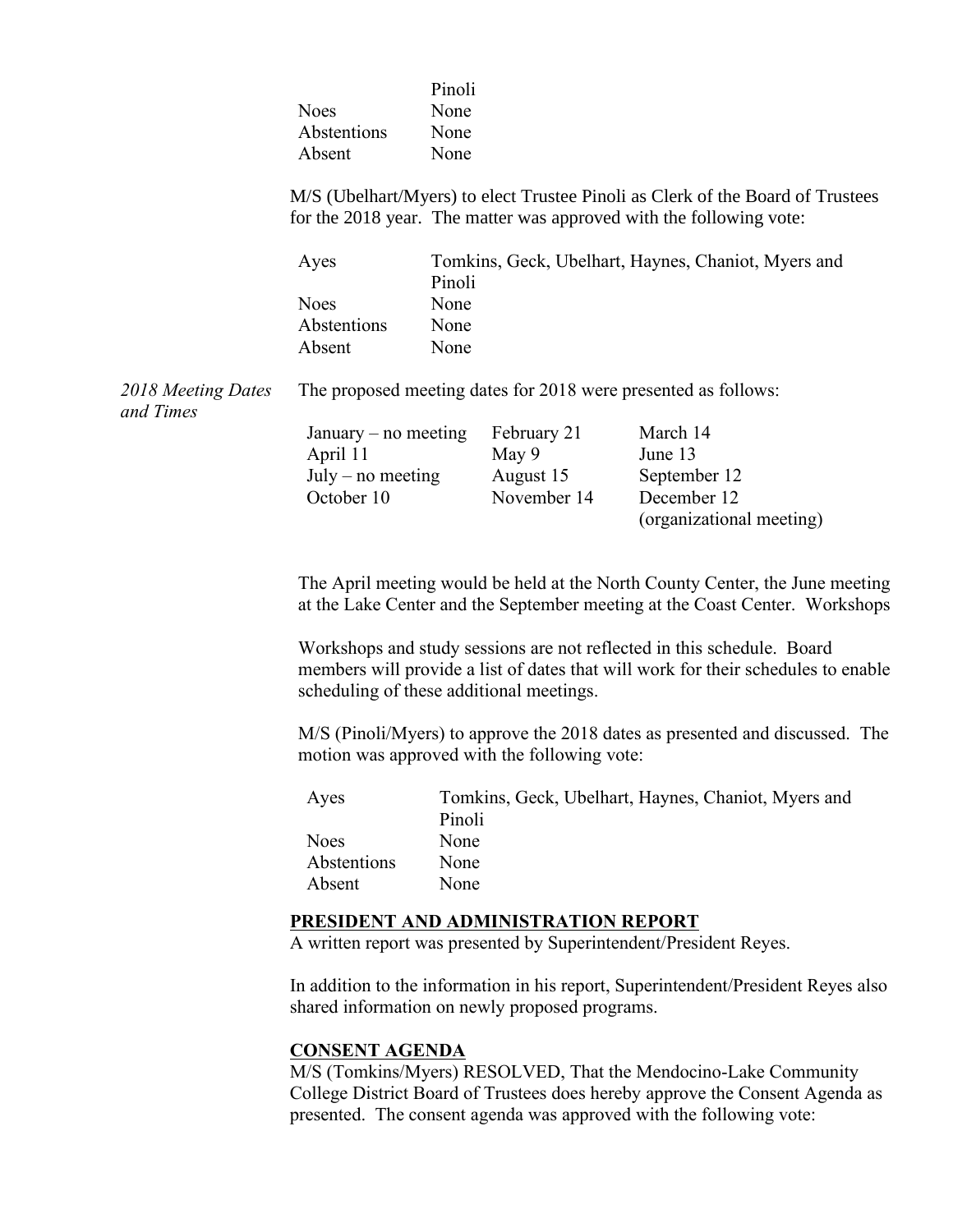|                                                          | Ayes<br><b>Noes</b><br>Abstentions<br>Absent                                                                                                                                                                                                                                                                                                                                    | Haynes, Chaniot, Geck, Pinoli, Tomkins, Ubelhart, and Myers<br>None<br>None<br>None                                                                                                                                                      |  |
|----------------------------------------------------------|---------------------------------------------------------------------------------------------------------------------------------------------------------------------------------------------------------------------------------------------------------------------------------------------------------------------------------------------------------------------------------|------------------------------------------------------------------------------------------------------------------------------------------------------------------------------------------------------------------------------------------|--|
|                                                          |                                                                                                                                                                                                                                                                                                                                                                                 | Items with an asterisk * were approved by one motion as the Consent Agenda.                                                                                                                                                              |  |
|                                                          | Personnel                                                                                                                                                                                                                                                                                                                                                                       |                                                                                                                                                                                                                                          |  |
| $Employment -$<br><b>Short-Term</b><br><b>Employees</b>  |                                                                                                                                                                                                                                                                                                                                                                                 | *RESOLVED, That the Mendocino-Lake Community College District Board of<br>Trustees does hereby ratify the employment of the short-term employees as<br>submitted and presented at the meeting.                                           |  |
| $Employment - Part-$<br>Time Faculty                     | *RESOLVED, That the Mendocino-Lake Community College District Board of<br>Trustees does hereby approve employment of the Part-Time Faculty for the<br>Spring 2018 semester as submitted and presented at the meeting.                                                                                                                                                           |                                                                                                                                                                                                                                          |  |
| $Employment -$<br>Classified                             | *RESOLVED, That the Mendocino-Lake Community College District Board of<br>Trustees does hereby employ Michael Willcutt as a Facilities Specialist – Coast<br>Center effective January 3, 2018 and Janet Jones as a Human Resources<br>Specialist effective January 8, 2018, both 12 months/year, 40 hours/week.                                                                 |                                                                                                                                                                                                                                          |  |
| $Employment -$<br>$Faculty -$<br>Categorically<br>Funded | *RESOLVED, That the Mendocino-Lake Community College District Board of<br>Trustees does hereby approve a temporary, non-tenure track, categorically-<br>funded, full-time faculty contract (EC 87470) for Sara Bogner as Program<br>Director, Physical Therapist Assistant Program funded by regional and local<br>Strong Workforce Program funds, effective December 15, 2017. |                                                                                                                                                                                                                                          |  |
| $Employment -$<br>Tenure-Track<br>Faculty                |                                                                                                                                                                                                                                                                                                                                                                                 | *RESOLVED, That the Mendocino-Lake Community College District Board of<br>Trustees does hereby employ Vincent Poturica and Gregory Allen as full-time,<br>tenure-track, instructors in English and Chemistry effective January 18, 2018. |  |
| $Employment -$<br>Classified<br>Administrator            |                                                                                                                                                                                                                                                                                                                                                                                 | *RESOLVED, That the Mendocino-Lake Community College District Board of<br>Trustees hereby approves a Classified Administrator contract for Yuliana<br>Sandoval, Director of Financial Aid and EOPS effective January 8, 2018.            |  |
| Fiscal Report as of<br>October 31, 2017                  | <b>Other Items</b>                                                                                                                                                                                                                                                                                                                                                              | *RESOLVED, That the Mendocino-Lake Community College District Board of<br>Trustees does hereby accept the fiscal report as submitted.                                                                                                    |  |
| Donations                                                |                                                                                                                                                                                                                                                                                                                                                                                 | *RESOLVED, That the Mendocino-Lake Community College District Board of<br>Trustees does hereby accept the donations by Ross and Heather Calvin, Colin<br>and Gina Freeman and Pat Milovina as presented.                                 |  |
| 2016-2017 Audit<br>Report                                | <b>ACTION ITEMS</b><br>action was taken:                                                                                                                                                                                                                                                                                                                                        | After reviewing the information provided and ensuing discussion, the following                                                                                                                                                           |  |
|                                                          |                                                                                                                                                                                                                                                                                                                                                                                 | M/S (Pinoli/Tomkins) that the Board of Trustees of the Mendocino-Lake<br>Community College District does hereby receive the audit report presented by                                                                                    |  |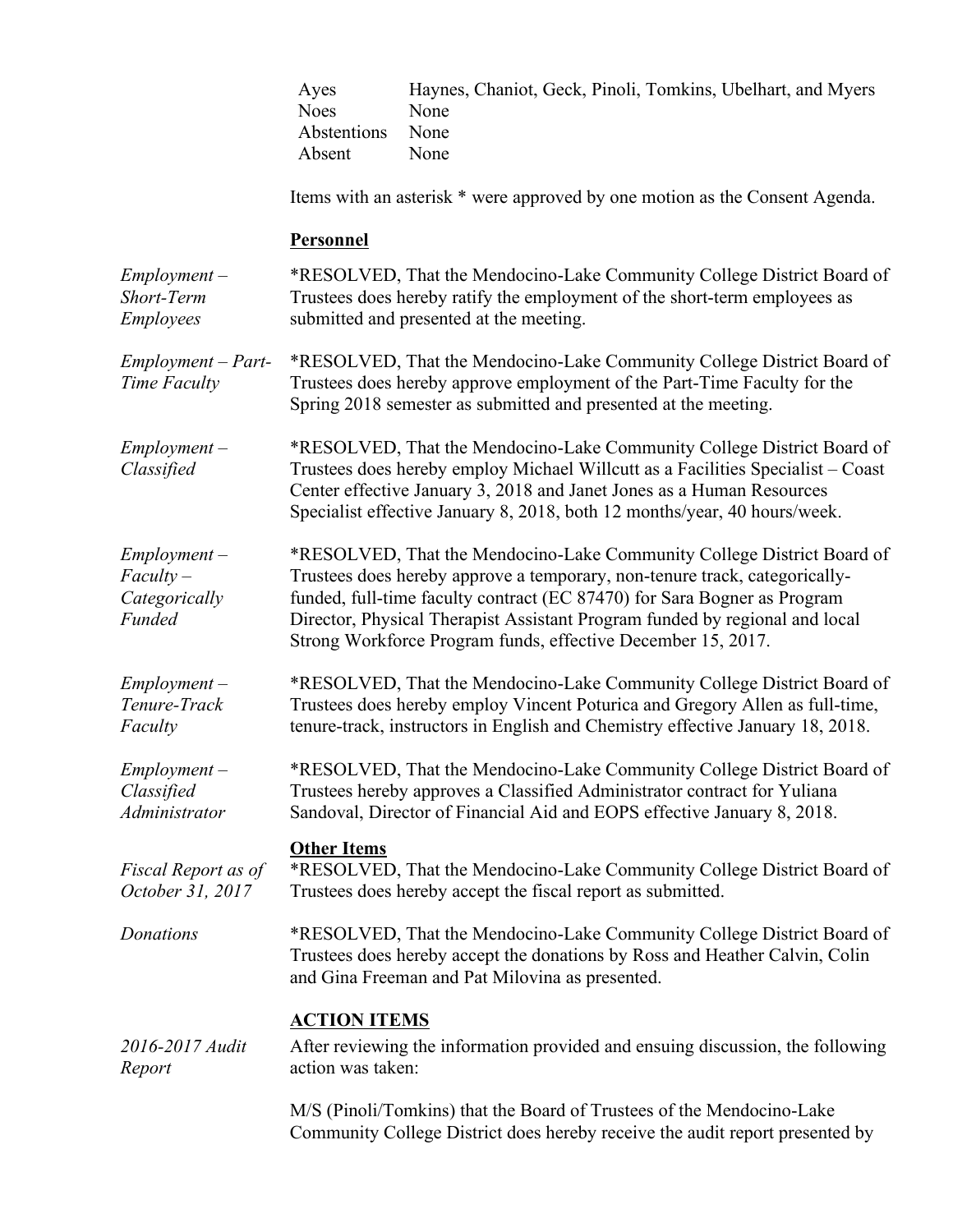|                                                                                                                  | Joy McNulty, representing K•Coe Isom. The motion was approved with the<br>following vote:                                                                                                                                                                                                                                                                                                                                                                                                                                                                                                                               |                                                                                                                                                                                                                                                                                                                                                                                                                                |  |
|------------------------------------------------------------------------------------------------------------------|-------------------------------------------------------------------------------------------------------------------------------------------------------------------------------------------------------------------------------------------------------------------------------------------------------------------------------------------------------------------------------------------------------------------------------------------------------------------------------------------------------------------------------------------------------------------------------------------------------------------------|--------------------------------------------------------------------------------------------------------------------------------------------------------------------------------------------------------------------------------------------------------------------------------------------------------------------------------------------------------------------------------------------------------------------------------|--|
|                                                                                                                  | Ayes<br><b>Noes</b><br>Abstentions<br>Absent                                                                                                                                                                                                                                                                                                                                                                                                                                                                                                                                                                            | Haynes, Tomkins, Chaniot, Geck, Pinoli, Ubelhart, and Myers<br>None<br>None<br>None                                                                                                                                                                                                                                                                                                                                            |  |
| 2018-19 Non-<br><b>Resident Tuition</b>                                                                          |                                                                                                                                                                                                                                                                                                                                                                                                                                                                                                                                                                                                                         | After reviewing the information provided, the following action was taken:                                                                                                                                                                                                                                                                                                                                                      |  |
|                                                                                                                  |                                                                                                                                                                                                                                                                                                                                                                                                                                                                                                                                                                                                                         | M/S (Chaniot/Myers) that the Board of Trustees of the Mendocino-Lake<br>Community College District does hereby authorize the Vice President of<br>Administrative Services to set the 2018-19 non-resident tuition fee once the<br>information is provided by the Chancellor's Office as presented. The motion<br>was approved with the following vote:                                                                         |  |
|                                                                                                                  | Ayes<br><b>Noes</b><br>Abstentions<br>Absent                                                                                                                                                                                                                                                                                                                                                                                                                                                                                                                                                                            | Haynes, Tomkins, Chaniot, Geck, Pinoli, Ubelhart, and Myers<br>None<br>None<br>None                                                                                                                                                                                                                                                                                                                                            |  |
| <b>Guided Pathways</b><br><b>Award Program</b><br>Self-Assessment                                                | was taken:                                                                                                                                                                                                                                                                                                                                                                                                                                                                                                                                                                                                              | After reviewing the information provided and discussion, the following action                                                                                                                                                                                                                                                                                                                                                  |  |
|                                                                                                                  |                                                                                                                                                                                                                                                                                                                                                                                                                                                                                                                                                                                                                         | M/S (Myers/Ubelhart) that the Board of Trustees of the Mendocino-Lake<br>Community College District does hereby adopt the Guided Pathways Award<br>Program Self-Assessment and certify the information outlined in our Guided<br>Pathways Award Program was informed by input and agreement among a<br>cross-functional team that spans the constituencies of the college. The motion<br>was approved with the following vote: |  |
|                                                                                                                  | Ayes<br><b>Noes</b><br>Abstentions<br>Absent                                                                                                                                                                                                                                                                                                                                                                                                                                                                                                                                                                            | Haynes, Tomkins, Chaniot, Geck, Pinoli, Ubelhart, and Myers<br>None<br>None<br>None                                                                                                                                                                                                                                                                                                                                            |  |
| 2017-2019<br>Integrated Plan:                                                                                    | was taken:                                                                                                                                                                                                                                                                                                                                                                                                                                                                                                                                                                                                              | After reviewing the information provided and discussion, the following action                                                                                                                                                                                                                                                                                                                                                  |  |
| <b>Basic Skills</b><br>Initiative, Student<br><b>Equity and Student</b><br>Success and<br><b>Support Program</b> | M/S (Ubelhart/Myers) that the Board of Trustees of the Mendocino-Lake<br>Community College District does hereby adopt the 2017-2019 Integrated Plan<br>and certify that the goals, strategies and activities represented in this plan meet<br>the legislative and regulatory intent of the Student Success and Support (credit<br>and noncredit), Student Equity, and Basic Skills programs and that funds<br>allocated will be spent according to law, regulation and expenditure guidelines<br>published by the California Community College Chancellor's Office. The<br>motion was approved with the following vote: |                                                                                                                                                                                                                                                                                                                                                                                                                                |  |

Ayes Haynes, Tomkins, Chaniot, Geck, Ubelhart, Pinoli and Myers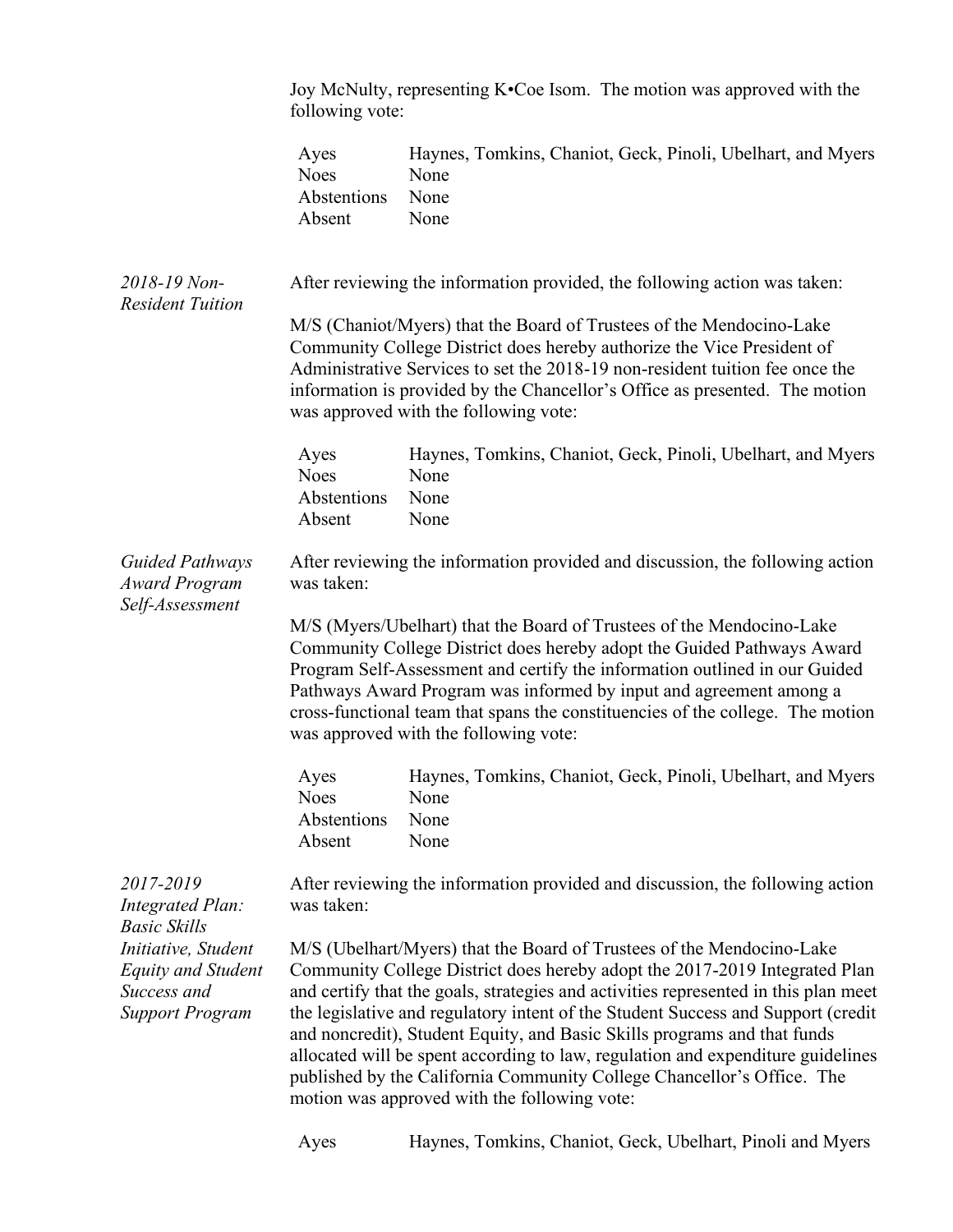Noes None Abstentions None Absent None

*Big Picture Item – Middle College at Ukiah High School*

A presentation was made to members of the board by Interim Vice President Polak and Holly Rodgers, Director of Special Projects from Ukiah Unified School District. Questions regarding the Middle College program were asked and addressed during the presentation.

### **INFORMATIONAL REPORTS**

*Mendocino College Foundation, Inc.* A written report was submitted by Katie Fairbairn, Executive Director of the Mendocino College Foundation, Inc. as information.

> A written report was submitted by Steve Cardimona of the Mendocino College Coastal Field Station and Natural Sciences affiliate as information.

*Classified Senate*

A written report was submitted by Classified Senate Vice President Novelli as information.

#### *Management/Supervisory/Confidential:*

A written report was submitted as information by Management/Supervisory/Confidential President Jessica Silva.

#### *Associated Students of Mendocino College:*

A written report from the Associated Students of Mendocino College Delegation who attended the Fall 2017 Student Senate for California Community Colleges General Assembly was submitted as information.

*Student Housing* Superintendent/President Reyes informed the board members there was a meeting with the Derivi Castellanos Architects, our housing consultant held on Monday, November 13, 2017. Things included during the meeting included a tour the property with members of the Foundation Land committee and work with college representatives regarding the survey and what our group felt should be included in the questions. There was also an update presented to DCA on the housing shortage in our area as well as the impact of the recent fires. We are anticipating seeing the survey information sometime in February 2018. We are also working with the ASMC President to create an email which will help to remind students to complete the survey.

#### **TRUSTEE COMMUNICATION**

*Trustee Reports* A written report was submitted by Trustee Haynes. In addition, he attended the Business forum for the Strategic Planning process.

Trustee Ubelhart informed the committee he attended the Education Strategic

*Friends of the Mendocino College Coastal Field Station and Natural Sciences affiliate Constituents Group Reports*